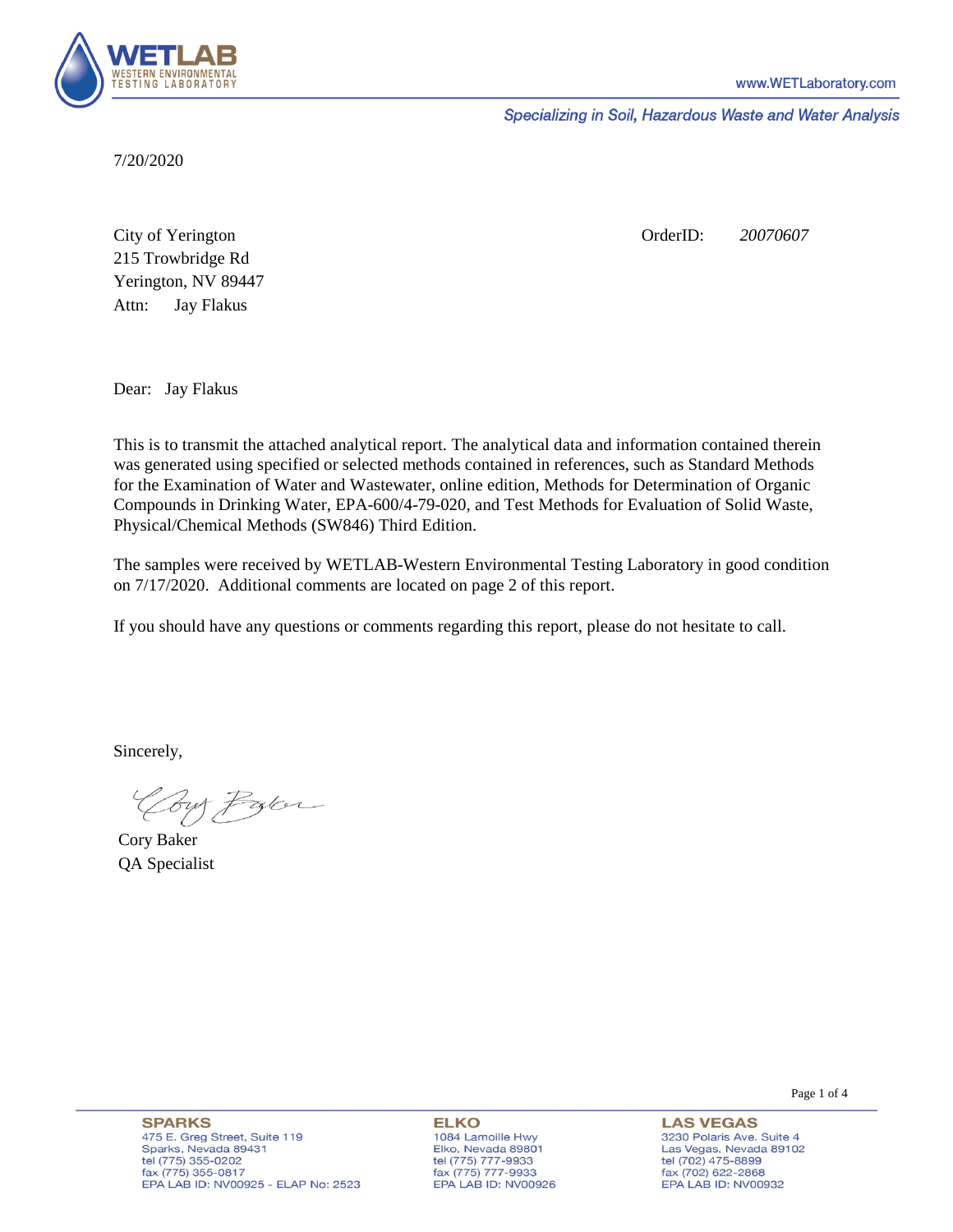### *City of Yerington - 20070607*

### **Specific Report Comments**

None

| <b>Report Legend</b>             |        |                                                                                                                                                                                                                           |
|----------------------------------|--------|---------------------------------------------------------------------------------------------------------------------------------------------------------------------------------------------------------------------------|
| B                                |        | -- Blank contamination; Analyte detected above the method reporting limit in an associated blank                                                                                                                          |
| D                                | $\sim$ | Due to the sample matrix dilution was required in order to properly detect and report the analyte. The reporting limit has<br>been adjusted accordingly.                                                                  |
| HT                               |        | Sample analyzed beyond the accepted holding time                                                                                                                                                                          |
| J                                |        | The reported value is between the laboratory method detection limit and the laboratory practical quantitation limit. The<br>reported result should be considered an estimate.                                             |
| K                                |        | The TPH Diesel Concentration reported here likely includes some heavier TPH Oil hydrocarbons reported in the TPH<br>Diesel range as per EPA 8015.                                                                         |
| L                                |        | The TPH Oil Concentration reported here likely includes some lighter TPH Diesel hydrocarbons reported in the TPH Oil<br>range as per EPA 8015.                                                                            |
| M                                |        | The matrix spike/matrix spike duplicate (MS/MSD) values for the analysis of this parameter were outside acceptance<br>criteria due to probable matrix interference. The reported result should be considered an estimate. |
| N                                |        | There was insufficient sample available to perform a spike and/or duplicate on this analytical batch.                                                                                                                     |
| NC                               |        | Not calculated due to matrix interference                                                                                                                                                                                 |
| QD                               | ۰.     | The sample duplicate or matrix spike duplicate analysis demonstrated sample imprecision. The reported result should be<br>considered an estimate.                                                                         |
| QL                               |        | The result for the laboratory control sample (LCS) was outside WETLAB acceptance criteria and reanalysis was not<br>possible. The reported data should be considered an estimate.                                         |
| S                                |        | Surrogate recovery was outside of laboratory acceptance limits due to matrix interference. The associated blank and LCS<br>surrogate recovery was within acceptance limits                                                |
| SC                               |        | Spike recovery not calculated. Sample concentration $>4X$ the spike amount; therefore, the spike could not be adequately<br>recovered                                                                                     |
| U                                |        | The analyte was analyzed for, but was not detected above the level of the reported sample reporting/quantitation limit. The<br>reported result should be considered an estimate.                                          |
| $\alpha$ if $\alpha$ is $\alpha$ |        |                                                                                                                                                                                                                           |

#### **General Lab Comments**

Per method recommendation (section 4.4), Samples analyzed by methods EPA 300.0 and EPA 300.1 have been filtered prior to analysis.

The following is an interpretation of the results from EPA method 9223B:

A result of zero (0) indicates absence for both coliform and Escherichia coli meaning the water meets the microbiological requirements of the U.S. EPA Safe Drinking Water Act (SDWA). A result of one (1) for either test indicates presence and the water does not meet the SDWA requirements. Waters with positive tests should be disinfected by a certified water treatment operator and retested.

Per federal regulation the holding time for the following parameters in aqueous/water samples is 15 minutes: Residual Chlorine, pH, Dissolved Oxygen, Sulfite.

**ELKO** 1084 Lamoille Hwy Elko, Nevada 89801 tel (775) 777-9933<br>fax (775) 777-9933 EPA LAB ID: NV00926 Page 2 of 4

**LAS VEGAS** 3230 Polaris Ave. Suite 4 Las Vegas, Nevada 89102 tel (702) 475-8899<br>fax (702) 622-2868 EPA LAB ID: NV00932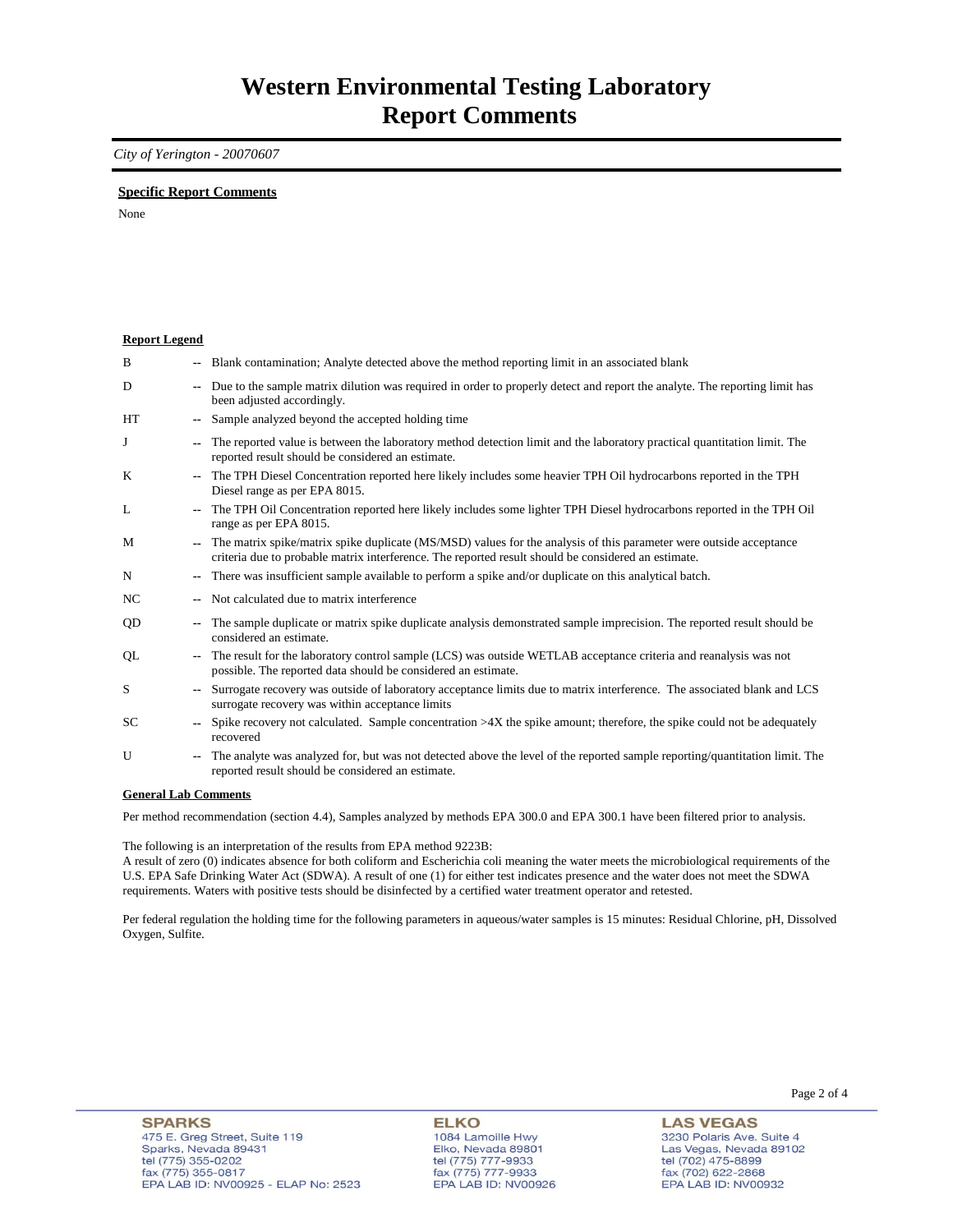# **Western Environmental Testing Laboratory Analytical Report**

| <b>City of Yerington</b>                       |                                  |                                 |              |                     |           | <b>Date Printed:</b>                 |               | 7/20/2020       |         |
|------------------------------------------------|----------------------------------|---------------------------------|--------------|---------------------|-----------|--------------------------------------|---------------|-----------------|---------|
| 215 Trowbridge Rd                              |                                  |                                 |              |                     |           | OrderID:                             |               | 20070607        |         |
| Yerington, NV 89447                            |                                  |                                 |              |                     |           |                                      |               |                 |         |
| Jay Flakus<br>Attn:                            |                                  |                                 |              |                     |           |                                      |               |                 |         |
| <b>Phone:</b> (775) 302-1155                   | <b>NoFax</b><br><b>Fax:</b>      |                                 |              |                     |           |                                      |               |                 |         |
| <b>PO\Project:</b>                             | City Of Yerington/LY-0255-C/OPEN |                                 |              |                     |           |                                      |               |                 |         |
| <b>Customer Sample ID:</b>                     | 422 Silver Star Ct.              |                                 |              |                     |           | Collect Date/Time: 7/17/2020 08:05   |               |                 |         |
| <b>WETLAB Sample ID:</b>                       | 20070607-001                     | <b>Field Residual Chlorine:</b> |              | $0.42 \text{ mg/L}$ |           | <b>Receive Date: 7/17/2020 10:50</b> |               |                 |         |
| Analyte                                        | Method                           | <b>Results</b>                  | <b>Units</b> | DF                  | RL        | <b>Analyzed</b>                      | <b>DW MCL</b> | Pass/Fail LabID |         |
| <b>Microbiological Analyses</b>                |                                  |                                 |              |                     |           |                                      |               |                 |         |
| <b>Total Coliform</b>                          | SM 9223B (IDEXX 0                |                                 | $/100$ mL    | 1                   |           | 7/17/2020                            | $0/100$ mL    | Pass            | NV00925 |
| Escherichia Coli                               | SM 9223B (IDEXX 0                |                                 | $/100$ mL    | $\mathbf{1}$        |           | 7/17/2020                            | $0/100$ mL    | Pass            | NV00925 |
| <b>Customer Sample ID:</b>                     | 102 S. Main St.                  |                                 |              |                     |           | Collect Date/Time: 7/17/2020 08:35   |               |                 |         |
| <b>WETLAB Sample ID:</b>                       | 20070607-002                     | <b>Field Residual Chlorine:</b> |              | $0.35$ mg/L         |           | <b>Receive Date: 7/17/2020 10:50</b> |               |                 |         |
| Analyte                                        | <b>Method</b>                    | <b>Results</b>                  | <b>Units</b> | DF                  | <b>RL</b> | Analyzed                             | <b>DW MCL</b> | Pass/Fail LabID |         |
| <b>Microbiological Analyses</b>                |                                  |                                 |              |                     |           |                                      |               |                 |         |
| <b>Total Coliform</b>                          | SM 9223B (IDEXX 0                |                                 | $/100$ mL    | $\mathbf{1}$        |           | 7/17/2020                            | $0/100$ mL    | Pass            | NV00925 |
| Escherichia Coli                               | SM 9223B (IDEXX 0                |                                 | $/100$ mL    | $\mathbf{1}$        |           | 7/17/2020                            | $0/100$ mL    | Pass            | NV00925 |
| <b>Customer Sample ID:</b><br>35 Whiteface Ln. |                                  |                                 |              |                     |           | Collect Date/Time: 7/17/2020 08:55   |               |                 |         |
| <b>WETLAB Sample ID:</b>                       | 20070607-003                     | <b>Field Residual Chlorine:</b> |              | $0.85$ mg/L         |           | <b>Receive Date: 7/17/2020 10:50</b> |               |                 |         |
| Analyte                                        | Method                           | <b>Results</b>                  | <b>Units</b> | DF                  | RL        | Analyzed                             | <b>DW MCL</b> | Pass/Fail LabID |         |
| <b>Microbiological Analyses</b>                |                                  |                                 |              |                     |           |                                      |               |                 |         |
| <b>Total Coliform</b>                          | SM 9223B (IDEXX 0                |                                 | $/100$ mL    | 1                   |           | 7/17/2020                            | $0/100$ mL    | Pass            | NV00925 |
| Escherichia Coli                               | SM 9223B (IDEXX 0                |                                 | $/100$ mL    | $\mathbf{1}$        |           | 7/17/2020                            | $0/100$ mL    | Pass            | NV00925 |

*DF=Dilution Factor, RL = Reporting Limit (minimum 3X the MDL), ND = Not Detected <RL or <MDL (if listed)* Page 3 of 4

**ELKO** 1084 Lamoille Hwy Elko, Nevada 89801<br>tel (775) 777-9933<br>fax (775) 777-9933 EPA LAB ID: NV00926 **LAS VEGAS** 3230 Polaris Ave. Suite 4 Las Vegas, Nevada 89102 tel (702) 475-8899<br>fax (702) 622-2868<br>EPA LAB ID: NV00932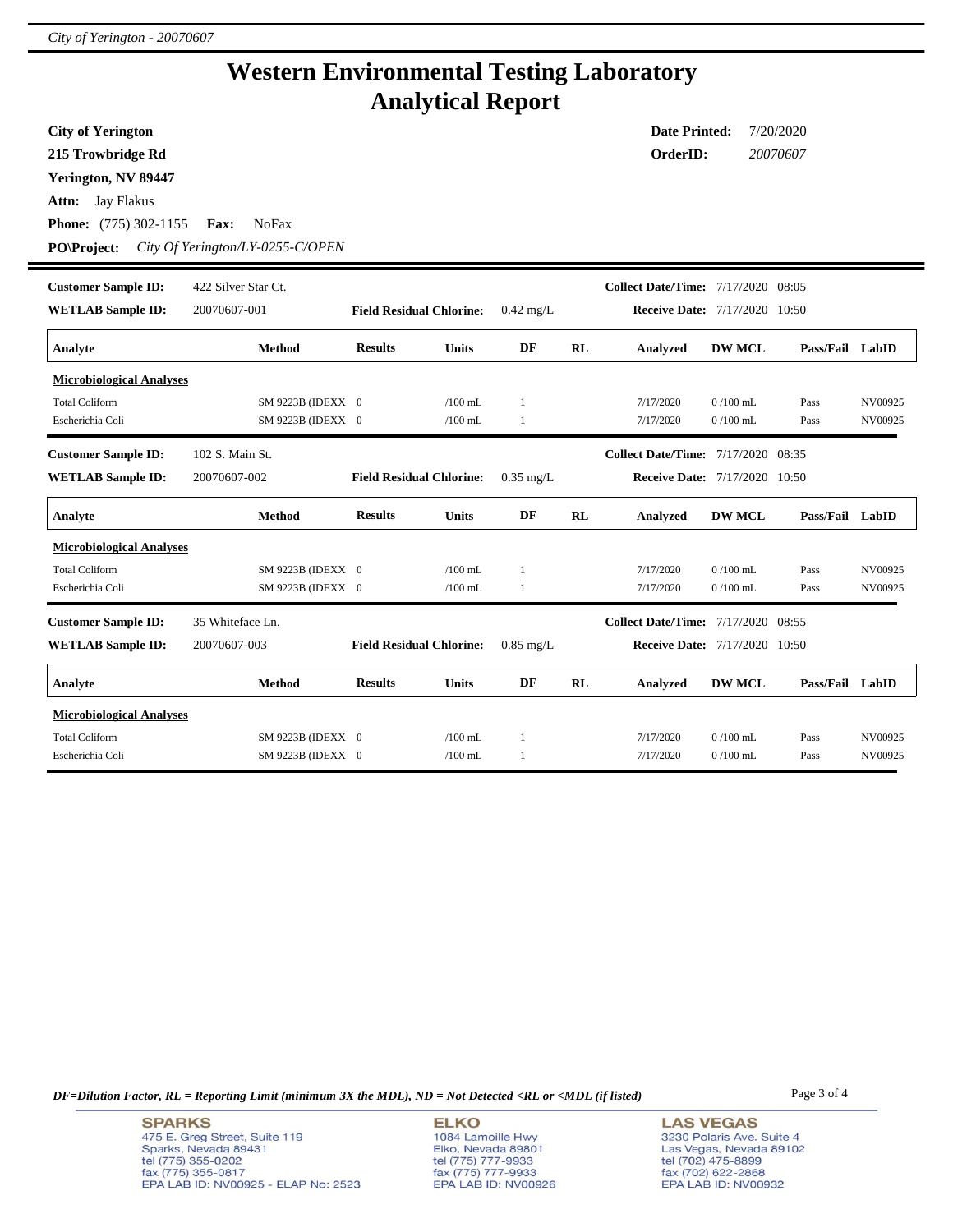# **Western Environmental Testing Laboratory QC Report**

| <b>OCBatchID</b> | <b>OCTvpe</b> | <b>Parameter</b>      | Method                 | <b>Result</b> | Actual | $%$ Rec | <b>Units</b> |
|------------------|---------------|-----------------------|------------------------|---------------|--------|---------|--------------|
| QC20070659       | Blank 1       | <b>Total Coliform</b> | <b>SM 9223B (IDEX)</b> |               |        |         | /100 mL      |
|                  |               | Escherichia Coli      | <b>SM 9223B (IDEX)</b> |               |        |         | $/100$ mL    |

*DF=Dilution Factor, RL = Reporting Limit (minimum 3X the MDL), ND = Not Detected <RL or <MDL (if listed)* Page 4 of 4

**SPARKS** 475 E. Greg Street, Suite 119 Sparks, Nevada 89431<br>tel (775) 355-0202<br>fax (775) 355-0817 EPA LAB ID: NV00925 - ELAP No: 2523

**ELKO** 1084 Lamoille Hwy Elko, Nevada 89801<br>tel (775) 777-9933<br>fax (775) 777-9933 EPA LAB ID: NV00926 **LAS VEGAS** 3230 Polaris Ave. Suite 4 Las Vegas, Nevada 89102 tel (702) 475-8899<br>fax (702) 622-2868<br>EPA LAB ID: NV00932